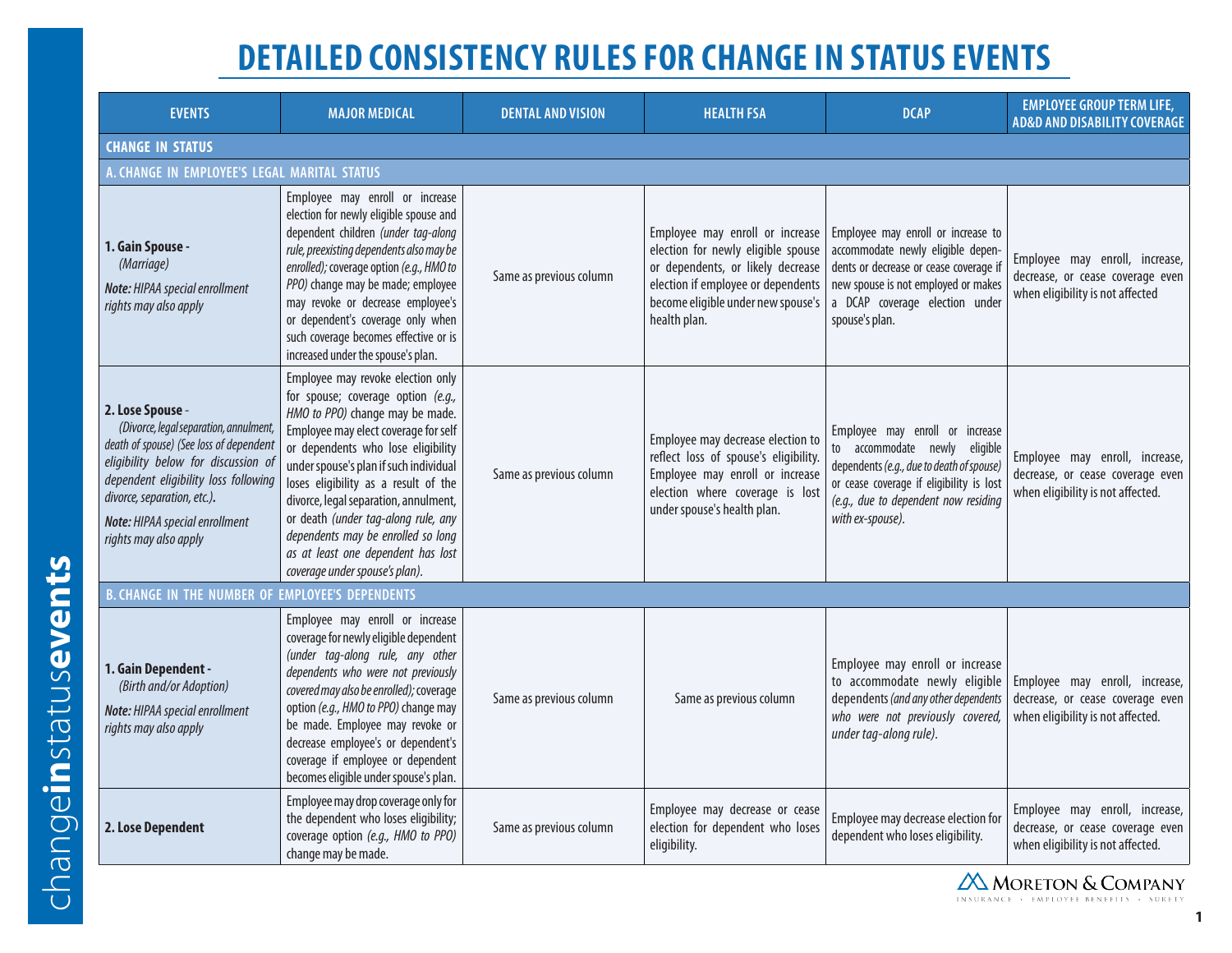## **DETAILED CONSISTENCY RULES FOR CHANGE IN STATUS EVENTS**

| <b>EVENTS</b>                                                                                                                                                                                          | <b>MAJOR MEDICAL</b>                                                                                                                                                                                                                                                                                                                                                                         | <b>DENTAL AND VISION</b> | <b>HEALTH FSA</b>                                                                                                                              | <b>DCAP</b>                                                                                                                                                                                                               | <b>EMPLOYEE GROUP TERM LIFE,</b><br><b>AD&amp;D AND DISABILITY COVERAGE</b>                             |  |  |
|--------------------------------------------------------------------------------------------------------------------------------------------------------------------------------------------------------|----------------------------------------------------------------------------------------------------------------------------------------------------------------------------------------------------------------------------------------------------------------------------------------------------------------------------------------------------------------------------------------------|--------------------------|------------------------------------------------------------------------------------------------------------------------------------------------|---------------------------------------------------------------------------------------------------------------------------------------------------------------------------------------------------------------------------|---------------------------------------------------------------------------------------------------------|--|--|
| C. CHANGE IN EMPLOYMENT STATUS OF EMPLOYEE, SPOUSE, OR DEPENDENT THAT AFFECTS ELIGIBILITY                                                                                                              |                                                                                                                                                                                                                                                                                                                                                                                              |                          |                                                                                                                                                |                                                                                                                                                                                                                           |                                                                                                         |  |  |
| . COMMENCEMENT OF EMPLOYMENT BY EMPLOYEE, SPOUSE, OR DEPENDENT (OR OTHER CHANGE IN EMPLOYMENT STATUS) THAT TRIGGERS ELIGIBILITY                                                                        |                                                                                                                                                                                                                                                                                                                                                                                              |                          |                                                                                                                                                |                                                                                                                                                                                                                           |                                                                                                         |  |  |
| A. Commencement of Employment<br>by Employee or Other Change in<br><b>Employment Status</b> (e.g., PT to FT,<br>hourly to salaried, etc.) Triggering<br><b>Eligibility Under Component Plan</b>        | Provided that eligibility was gained<br>for this coverage, employee may add<br>coverage for employee, spouse, or<br>dependents and coverage option (e.g.,<br>HMO to PPO) change may be made.                                                                                                                                                                                                 | Same as previous column  | Same as previous column                                                                                                                        | Same as previous column                                                                                                                                                                                                   | Employee may enroll, increase,<br>decrease, or cease coverage even<br>when eligibility is not affected. |  |  |
| <b>B.</b> Commencement of Employ-<br>ment by Spouse or Dependent<br>or Other Change in Employment<br><b>Status Triggering Eligibility Un-</b><br>der Spouse's or Dependent's Plan                      | Employee may revoke or decrease<br>election under employee's, spouse's,<br>or dependent's coverage if employee,<br>spouse, or dependent is added to<br>spouse's or dependent's plan; coverage<br>option (e.g., HMO to PPO) change may<br>be made.                                                                                                                                            | Same as previous column  | Employee may decrease or cease<br>election if gains eligibility for health<br>coverage under spouse's or depen-<br>dent's plan.                | Employee may make or increase<br>election to reflect new eligibility (e.g.,<br>if spouse previously did not work).<br>Employee may revoke election for<br>dependent's coverage if dependent is<br>added to spouse's plan. | Employee may enroll, increase,<br>decrease, or cease coverage even<br>when eligibility is not affected. |  |  |
| 1. Gain Dependent<br>(Birth and/or Adoption)<br>Note: HIPAA special enrollment<br>rights may also apply                                                                                                | Employee may enroll or increase<br>coverage for newly eligible dependent<br>(under tag-along rule, any other<br>dependents who were not previously<br>covered may also be enrolled); coverage<br>option (e.g., HMO to PPO) change may<br>be made. Employee may revoke or<br>decrease employee's or dependent's<br>coverage if employee or dependent<br>becomes eligible under spouse's plan. | Same as previous column  | Same as previous column                                                                                                                        | Employee may enroll or increase<br>to accommodate newly eligible<br>dependents (and any other dependents<br>who were not previously covered, under<br>tag-along rule).                                                    | Employee may enroll, increase,<br>decrease, or cease coverage even<br>when eligibility is not affected. |  |  |
| 2. Lose Dependent                                                                                                                                                                                      | Employee may drop coverage only for<br>the dependent who loses eligibility;<br>coverage option (e.g., HMO to PPO)<br>change may be made.                                                                                                                                                                                                                                                     | Same as previous column  | Employee may decrease or cease<br>election for dependent who loses<br>eligibility.                                                             | Employee may decrease election for<br>dependent who loses eligibility.                                                                                                                                                    | Employee may enroll, increase,<br>decrease, or cease coverage even<br>when eligibility is not affected. |  |  |
| 2. TERMINATION OF EMPLOYMENT BY EMPLOYEE, SPOUSE, OR DEPENDENT (OR OTHER CHANGE IN EMPLOYMENT - STATUS) THAT CAUSES LOSS OF ELIGIBILITY                                                                |                                                                                                                                                                                                                                                                                                                                                                                              |                          |                                                                                                                                                |                                                                                                                                                                                                                           |                                                                                                         |  |  |
| A. Termination of Employee's<br><b>Employment or Other Change</b><br>in Employment Status<br>(e.g., unpaid leave, FT to PT, strike,<br>salaried to hourly, etc.) Resulting<br>in a Loss of Eligibility | Employee may revoke or decrease<br>election for employee, spouse, or<br>dependent who loses eligibility under<br>the plan. Coverage option change<br>may be made.                                                                                                                                                                                                                            | Same as previous column  | Employee may revoke election to<br>reflect loss of eligibility (note that<br>under most health FSAs, employee<br>loses coverage automatically) | Employee may revoke or decrease<br>election to reflect loss of eligibility.                                                                                                                                               | Employee may enroll, increase,<br>decrease, or cease coverage even<br>when eligibility is not affected. |  |  |
| <b>Termination and Rehire Within</b><br>30 Days                                                                                                                                                        | Prior elections at termination are reinstated unless another event has occurred that allows a change (as an alternative, employer may prohibit participation until next plan year).                                                                                                                                                                                                          |                          |                                                                                                                                                |                                                                                                                                                                                                                           |                                                                                                         |  |  |
| <b>Termination and Rehire After</b><br>30 Days                                                                                                                                                         | Employee may make new elections.                                                                                                                                                                                                                                                                                                                                                             |                          |                                                                                                                                                |                                                                                                                                                                                                                           |                                                                                                         |  |  |